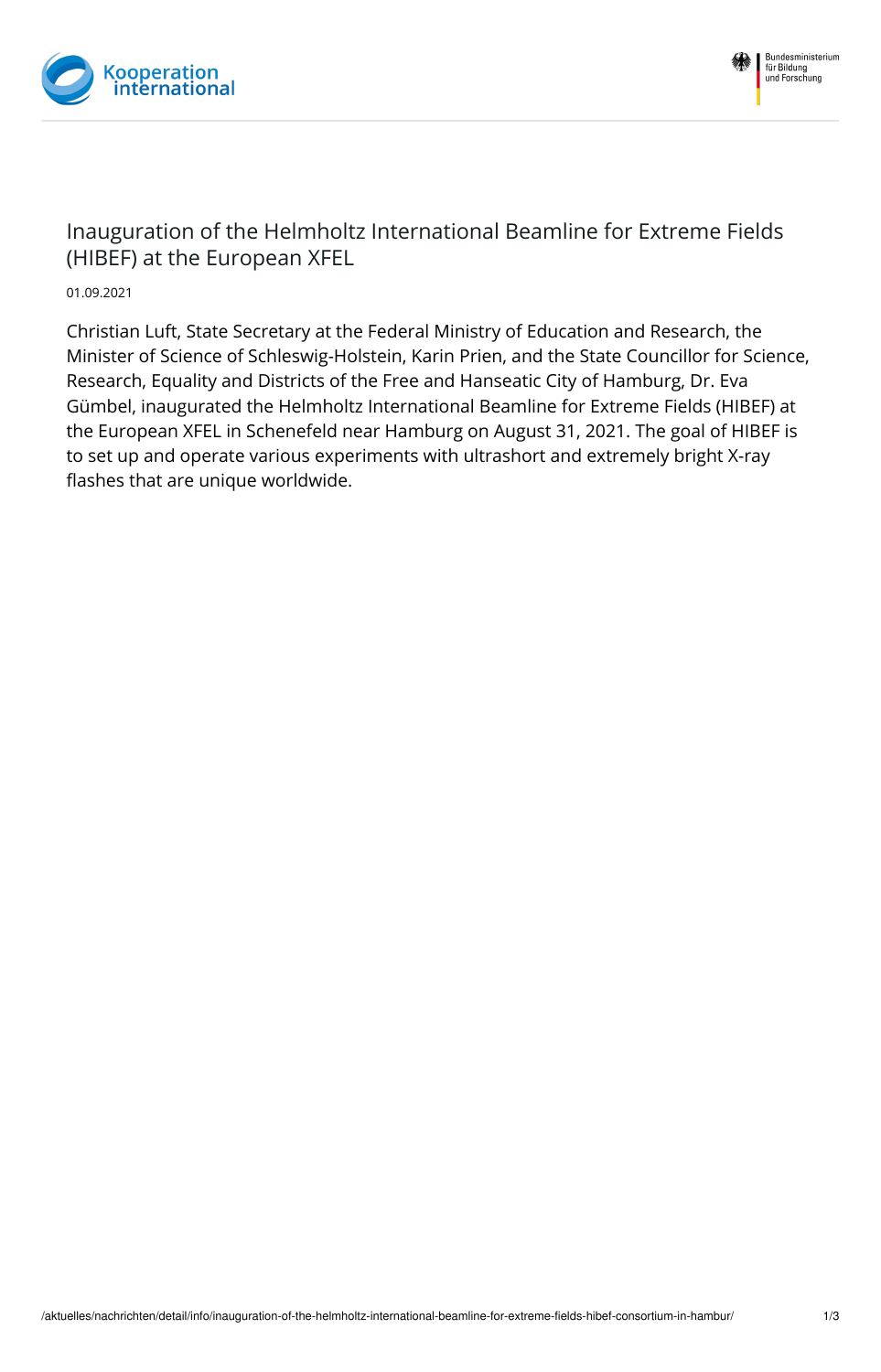



Under the leadership of the Helmholtz-Zentrum Dresden-Rossendorf (HZDR) in cooperation with the Deutsches Elektronen-Synchrotron (DESY), the [HIBEF](https://www.hzdr.de/db/Cms?pOid=50566&pNid=694) consortium bundles equipment and expertise from various research institutions to make them available to the international scientific community. The beamline is part of the High Energy Density (HED) [experimental](https://www.xfel.eu/facility/instruments/hed/index_eng.html) station of the X-ray laser [European](https://www.xfel.eu/index_eng.html) XFEL and enables deep insights into the structure of materials and into very fast natural processes of plasma physics. Researchers can use it, for example, to improve models of planet formation and simulate processes in plasmas, thus driving innovations in materials and accelerator research.

The beamline was founded in 2013 by DESY and HZDR. Participating in the HIBEF user consortium are more than 350 scientists at 60 research institutions in 16 countries, such as the UK Science and Technology Facilities Council (STFC). The total investment, including operating costs for ten years, is just under EUR 120 million.

State Secretary Christian Luft described HIBEF as a pioneering investment in the future:

"Excellent research requires excellent infrastructures. In an international collaboration, HIBEF at the European XFEL is an experimental station with unique possibilities worldwide, ranging from basic research on new materials to new insights into planets. This further strengthens our international leadership in Europe in the field of research with X-rays."

HIBEF combines the X-ray radiation of the European XFEL with two superlasers, a powerful magnetic coil and a platform for research with diamond stamp cells. The world's most intense X-ray flashes can twitch 27,000 times per second in Schenefeld. They are generated in the underground, 3.4-kilometer-long X-ray laser by electrons, which a superconducting particle accelerator accelerates to almost the speed of light. The two lasers, developed by the STFC in the United Kingdom and the HZDR, provide high-energy light to generate extreme states, such as those found inside planets. There is nothing comparable to this combination of extreme experimental conditions with the intense X-ray pulses of the European XFEL anywhere in the world.

Prof. Robert Feidenhans'l, Chairman of the European XFEL Executive Board, adds:

"We are very pleased that we can now offer further exciting research opportunities to HIBEF researchers from all over the world with our experimental station HED. In 2021, 9 experiments with research groups from 59 institutions are planned at the HED experiment station, and we are very excited to see the first results. I thank the HIBEF consortium for the excellent and successful collaboration, which we would like to further expand in the coming years."

## About European XFEL

European XFEL is a superlative international research facility in the Hamburg metropolitan region: 27,000 X-ray laser flashes per second and a luminosity a billion times higher than the best conventional X-ray radiation sources will open up completely new research opportunities. Research groups from all over the world will be able to use the European X-ray laser to decode atomic details of viruses and cells, take three-dimensional images in the nanocosmos, film chemical reactions and study processes such as those inside planets.

European XFEL is a non-profit research organization that works closely with the research center DESY and other international institutions. It employs more than 450 people, and the facility began user operations in September 2017. Twelve countries are currently participating: Denmark, France, Germany, Hungary, Italy, Poland, Russia, Slovakia, Spain, Sweden, Switzerland and the United Kingdom. Germany (Federal Ministry of Education and Research and the states of Hamburg and Schleswig-Holstein) is contributing 58 percent of the cost of the new facility, Russia 27 percent. The other partner countries are contributing one to three percent.

## To read

European XFEL GmbH (31.08.2021): Extreme [conditions](https://www.xfel.eu/news_and_events/news/index_eng.html?openDirectAnchor=1893&two_columns=0) in the lab